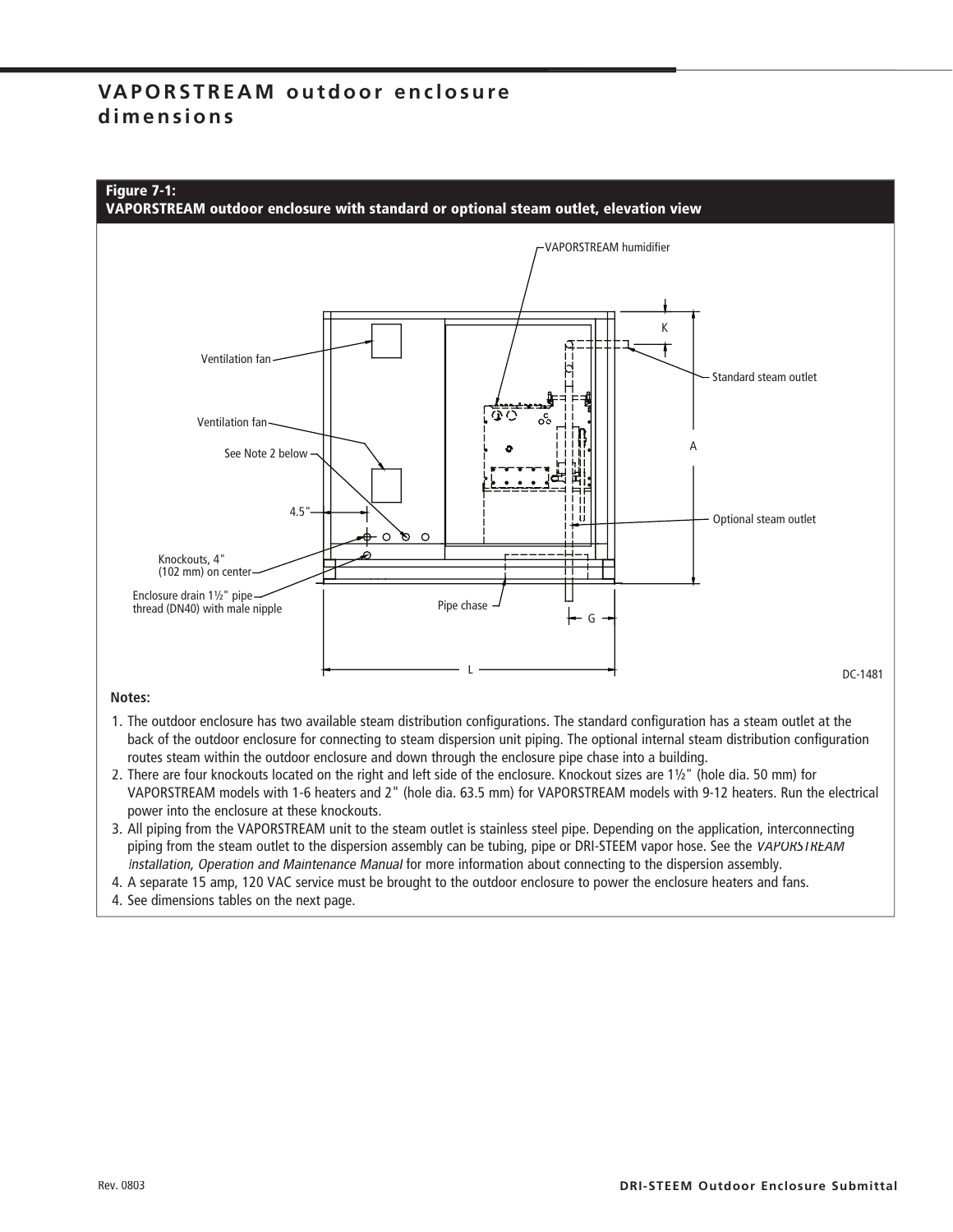## **VAPORSTREAM outdoor enclosure** dimensions (cont.)



| <b>Item</b> | <b>Description</b>  | <b>VAPORSTREAM</b> models |      |                   |      |
|-------------|---------------------|---------------------------|------|-------------------|------|
|             |                     | with 1-6 heaters          |      | with 9-12 heaters |      |
|             |                     | inches                    | mm   | inches            | mm   |
| A           | Enclosure height    | 56.00                     | 1422 | 56.00             | 1422 |
| B           | Enclosure width     | 40.00                     | 1016 | 54.00             | 1372 |
| C           |                     | 2.50                      | 64   | 2.50              | 64   |
| D           | Pipe chase position | 2.50                      | 64   | 2.50              | 64   |
| F           |                     | 8.00                      | 203  | 8.00              | 203  |
| F           | Pipe chase size     | 19.50                     | 495  | 19.50             | 495  |
| G           |                     | 13.50                     | 343  | 13.50             | 343  |
| H           |                     | 22.00                     | 559  | 29.50             | 899  |
| J           | Steam pipe position | 7.00                      | 178  | 7.00              | 178  |
| K           |                     | 8.25                      | 210  | 9.25              | 235  |
| L           | Length              | 60.00                     | 1524 | 64.00             | 1626 |

Rev. 0803 **DRI-STEEM Outdoor Enclosure Submittal**